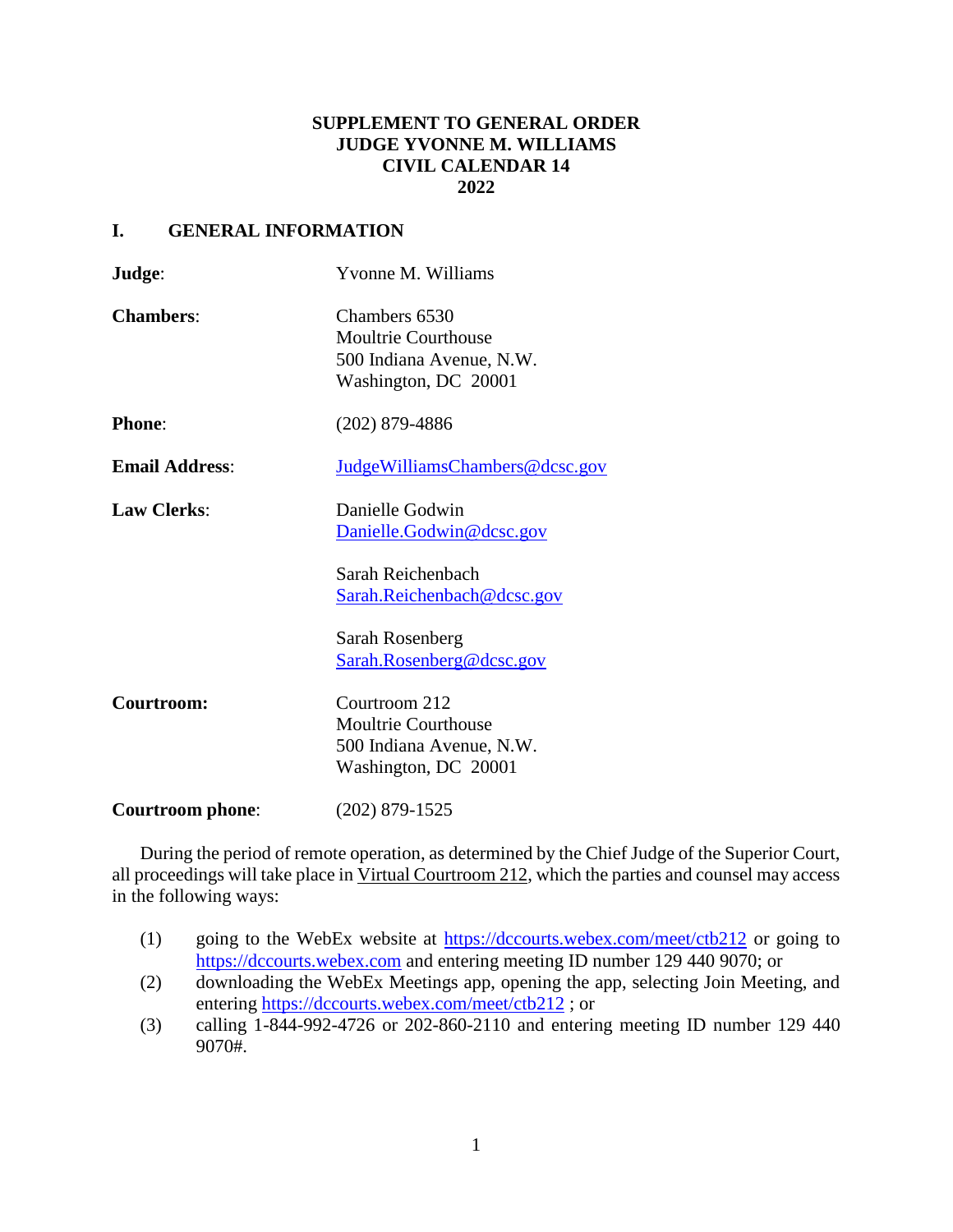Parties having trouble connecting to their remote hearing may call chambers at 202-879- 4886 for assistance. Failure to appear at a remote proceeding may result in the same sanctions as would result from failing to appear at an in-person hearing, including dismissal of a case or entry of default.

### **II. COMMUNICATIONS WITH CHAMBERS**

Except as specifically authorized in this Supplement, no party or lawyer may contact chambers by telephone. Judge Williams' staff may not and will not provide advice of any kind about court rules, practices, or procedures. Judge Williams does not accept letters from parties or lawyers about a case. If a party needs clarification of any rule, practice, or procedure, it should file a motion. If it is necessary for parties or counsel to contact chambers, they may send an email to all of the law clerks at [JudgeWilliamsChambers@dcsc.gov,](mailto:JudgeWilliamsChambers@dcsc.gov) copying the other party or parties.

#### **III. MOTIONS**

**Consent to motions**: Judge Williams strictly enforces the requirement in Rule 12-I(a) that, before a party files a motion, it must seek the consent of other parties and include in the motion a certification that the party sought consent. If a party does not include such a certification, Judge Williams may summarily deny the motion, and if the party chooses to refile the motion with a certification, it will pay another \$20 filing fee.

The title of the motion should indicate whether it is opposed or unopposed. Judge Williams generally grants consent motions – without waiting for any response.

**Paper copies**: Judge Williams strictly enforces the requirement in Administrative Order 06-17 that a party must provide a paper copy of any filing that, including exhibits, exceeds 25 pages. If a party fails to comply with this requirement, Judge Williams may decide not to consider the filing.

**Proposed order**: Judge Williams strictly enforces the requirement in Administrative Order 06-17 that a party filing a motion must submit electronically to JudgeWilliamseserve@dcsc.gov a proposed order in a format that can be edited (generally Word). If a party does not submit a proposed order in such format, Judge Williams may summarily deny the motion, and if the party chooses to refile the motion with a proposed order, it will pay another \$20 filing fee.

**Length of filings**: Judge Williams discourages memoranda more than ten pages long. No party may submit a motion and memorandum more than fifteen pages long without leave of the court. Judge Williams grants leave to file longer documents only in extraordinary circumstances. If a party fails to comply with these rules, Judge Williams may summarily deny the motion, and if the party chooses to refile the motion with a proposed order, it will pay another \$20 filing fee.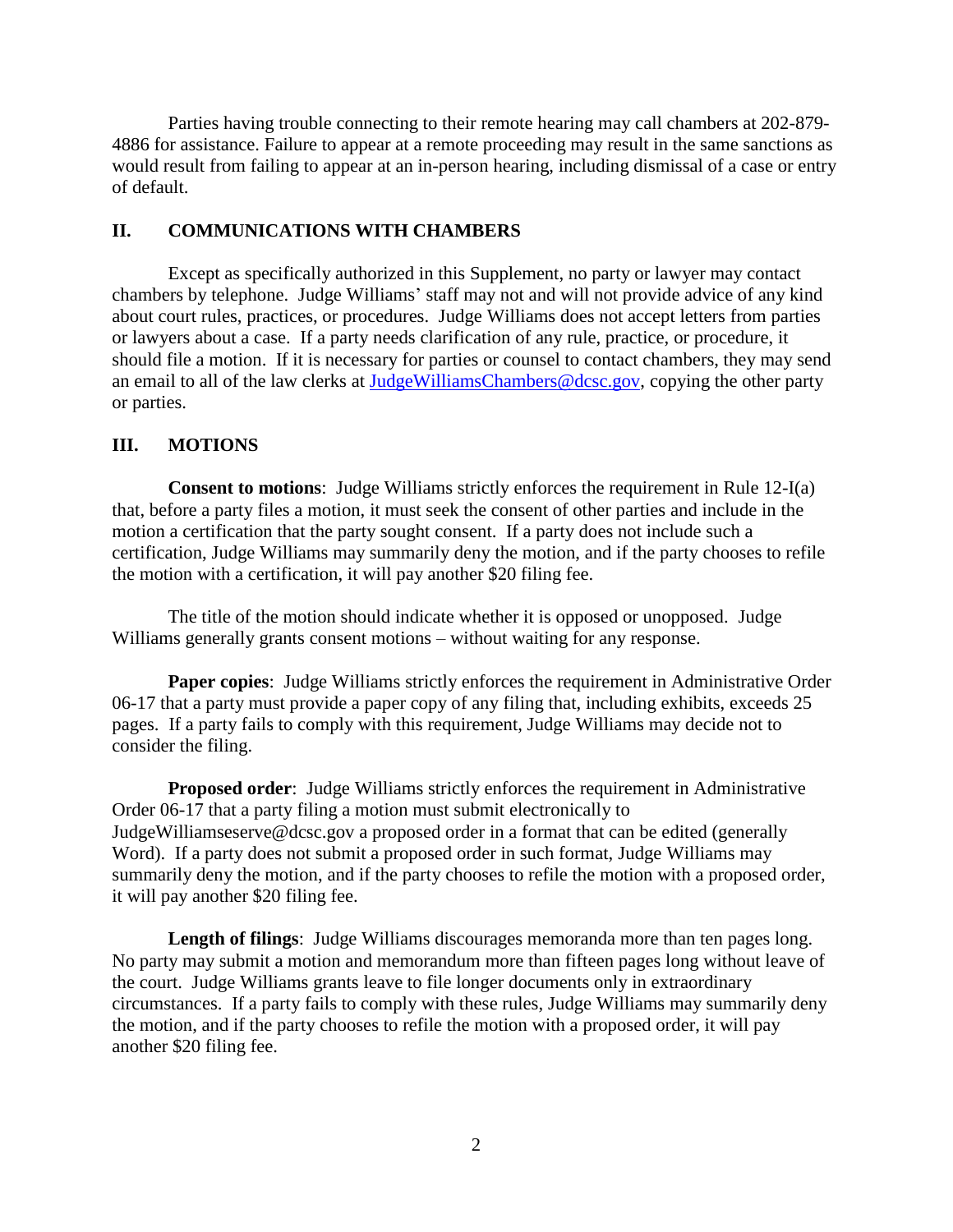**Consolidated motions**: A party, or multiple parties aligned in interest and represented by the same lawyer, should ordinarily raise in one motion all the grounds for the relief they seek. For example, a party should file one summary judgment motion if the party seeks summary judgment on multiple grounds, or one motion *in limine* if the party seeks pretrial rulings on multiple issues. The party (or parties) may file with the consolidated motion a motion for leave to file a longer brief to the extent that more pages are needed to address multiple issues. Judge Williams ordinarily grants motions for reasonable increases in page limits because consolidated motions are more efficient and require fewer total pages than separate motions. Judge Williams may deny separate motions to the extent they avoid the usual page limits.

**Reply briefs**: A party may file a reply as permitted in Rule  $12-I(g)$ . No party may submit a reply more than five pages long without leave of the court. A party may not file a surreply without leave of the court.

**Motions for leave to file**: Except in extraordinary circumstances, a party seeking leave to file a document should submit with the motion a copy of the proposed filing.

**Motions to extend deadlines and reschedule hearings**: Any motion for extension of time should include a statement of the number of previous extensions of the deadline, and the effect of granting the motion on other existing deadlines.

Judge Williams does not automatically grant multiple extensions of scheduling orders even when the parties agree. Judge Williams expects any request for an extension to be based on the parties' realistic assessment of the time needed to complete the remaining tasks, and thereby to eliminate the need for additional extensions except in unexpected circumstances. The more extensions one or all parties request, the stronger the justification that Judge Williams expects for each successive request, including a demonstration that the factors that justify the additional extension were not reasonably foreseeable at the time the parties requested the previous extension. It is not a sufficient justification that the lawyers were too busy on other matters to complete tasks on the schedule that they previously proposed and agreed to.

Moreover, the longer the requested extension, the stronger the justification that Judge Williams expects.

Except in extraordinary circumstances involving unforeseen and unforeseeable events, all motions seeking to extend a deadline or continue a hearing date must be filed **at least** 3 business days before that date.

Any motion to reschedule a hearing must suggest three alternative dates and times that are convenient to all parties.

Except as provided in Rule 16(b)(7)(B), stipulations between parties or lawyers are not effective to change deadlines set by the Court. To extend any such deadline, a party must file a motion requesting and justifying the extension.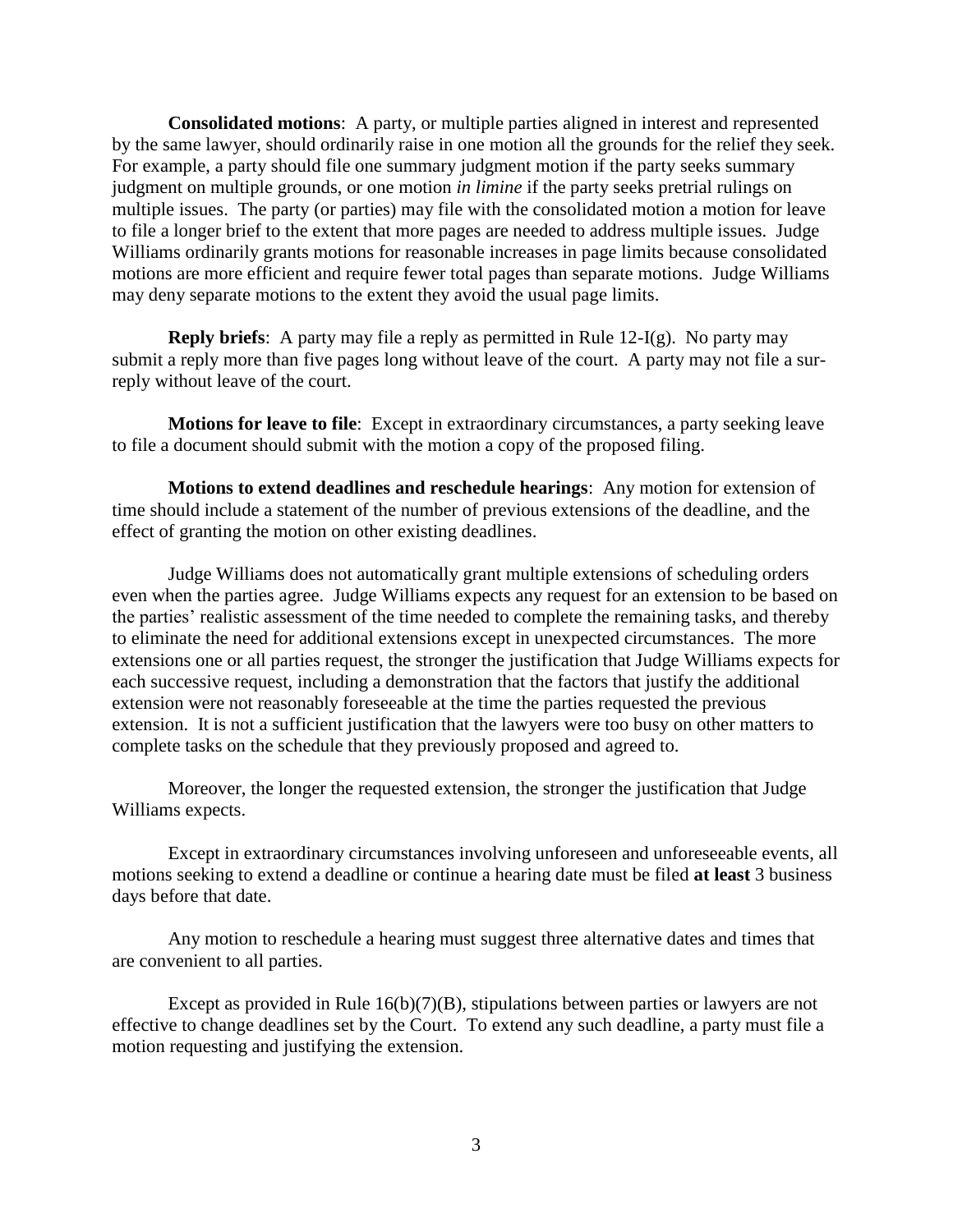**E-filed motions**: It takes time for e-filed motions and other filings to reach chambers. It generally takes 1-2 business days for the Clerk's Office to process filings. If a party has a question about the status of a pending motion, it should check online at www.dccourts.gov/pa, contact the Clerk's Office at (202) 879-1133, or check Casefileexpress.com. If a party contacts chambers, that party will be told only that Judge Williams rules on any pending motion as promptly as possible.

**Emergency motions**: Judge Williams expects parties to request expedited action only in truly urgent situations. Parties filing emergency motions should notify chambers when they file the motion by sending an email to [JudgeWilliamsChambers@dcsc.gov](mailto:JudgeWilliamsChambers@dcsc.gov) and other parties, with a copy of the motion and the proposed order (in an editable format) attached.

#### **IV**. **DISCOVERY**

Judge Williams strictly enforces the requirements in Rules 26(h) and 37(a)(1)(A) that the parties met for a reasonable period of time in an effort to resolve or narrow any discovery-related dispute and that discovery-related motions include a certification concerning advance consultation. If a party submits such a motion without such a certification, Judge Williams may summarily deny the motion, and if the party chooses to refile the motion with the certification, it will pay another \$20 filing fee.

A party filing a motion to compel must contact Judge Williams' chambers within two business days after filing the motion and provide three dates within two weeks after the motion is ripe on which all counsel and unrepresented parties will be available for a hearing on the motion.

### **V. SCHEDULING AND SETTLEMENT CONFERENCES**

**Scheduling praecipes**: Notwithstanding the earlier deadline in Rule 16(b)(2), Judge Williams will approve a Civil Action Form 113 ("Praecipe Requesting Schedule Order") submitted up to 12:00 p.m. on the day before the scheduling conference date. In cases in which all parties are represented by counsel, and no pending motions or other matters require the Court's attention, Judge Williams encourages attorneys to consult with opposing counsel and submit a CA Form 113 rather than appear in court for a scheduling conference.

**Scheduling and calendars**: Any party or lawyer who attends a hearing where matters can reasonably be expected to be scheduled shall bring a calendar. Judge Williams, and the courtroom clerk, will not delay setting a schedule to give anyone an opportunity to contact the person's office. If the person does not have his or her schedule immediately available, Judge Williams will set a schedule, and the party may later file a motion to modify the schedule if the party so chooses and pay the \$20 filing fee.

**Joint pretrial statements**: Rule 16(e) requires the filing of a joint pretrial statement at least one week before the pretrial conference. Judge Williams may cancel a pretrial conference if the parties have not timely filed the joint pretrial statement.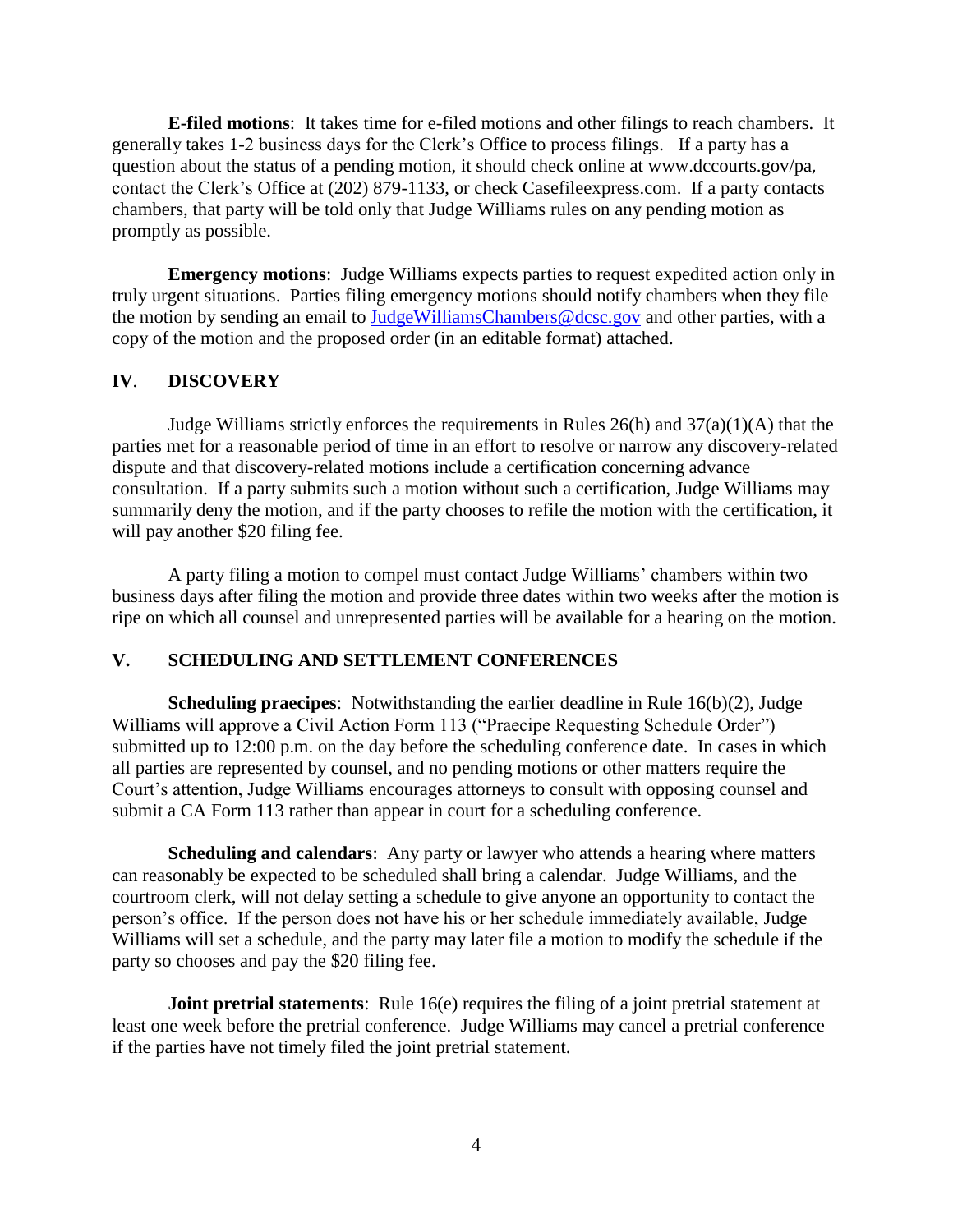**Motions** *in limine*: Consistent with Rule 16(d), parties should file motions *in limine* at least three weeks before the pretrial conference, unless the Court grants leave to file them later. Oppositions to such motions should be filed no later than one week prior to the pretrial conference. Judge Williams generally rules on motions *in limine* at the pretrial conference.

**Settlement conferences**: Judge Williams conducts a settlement conference along with the pretrial conference. She expects the parties to discuss settlement before the conference (including insurance adjusters) and to bring any useful photographs, documents, or other material.

**Non-party principals**: Except in extraordinary circumstances with prior judicial approval, non-party principals with settlement authority must attend settlement conferences in person. Judge Williams may allow such principals from outside the Washington metropolitan area to participate by telephone. Any request to excuse a non-party principal from personal attendance should be made by motion at least two weeks before the date of the conference.

**Pretrial status hearing:** At the pretrial conference, Judge Williams ordinarily schedules a trial date, and she may also schedule a status hearing no more than two weeks before trial. At any pretrial status hearing, counsel and unrepresented parties must appear and be prepared to discuss voir dire questions and procedures, scheduling concerns, any remaining evidentiary issues, and other matters that Judge Williams can usefully address before trial.

### **VI. TRIALS**

### **A. Pretrial and trial procedures**

**Trial status update**: On the Wednesday preceding a trial date, the parties jointly or, if mutually agreed on, through one party making a joint representation, shall call chambers and inform chambers whether the parties expect to proceed on the scheduled trial date.

**Witness availability**: Judge Williams will not delay the trial to accommodate a witness' schedule, except in extraordinary, unexpected, and documented circumstances. If a witness availability issue arises, a party shall immediately notify other parties and chambers.

**Trial schedule**: Judge Williams schedules trials to begin on Mondays at 9:30 a.m. Trials generally proceed Monday through Thursday from 9:30 a.m. to 4:45 p.m. Judge Williams generally takes one morning and one afternoon break, as well as a lunch break between approximately 1:00 and 2:00 p.m.

**Exhibit index**: On the first day of trial, each party must give to the courtroom clerk an exhibit summary form. Parties may obtain this form from the Clerk's Office or at [https://www.dccourts.gov/node/18758.](https://www.dccourts.gov/node/18758)

**Mid-trial issues**: If an issue arises during trial, Judge Williams strongly encourages parties to raise it by sending an email by 8:30 a.m. of the next trial day to [JudgeWilliamsChambers@dcsc.gov,](mailto:JudgeEpsteinChambers@dcsc.gov) with a copy to all other parties.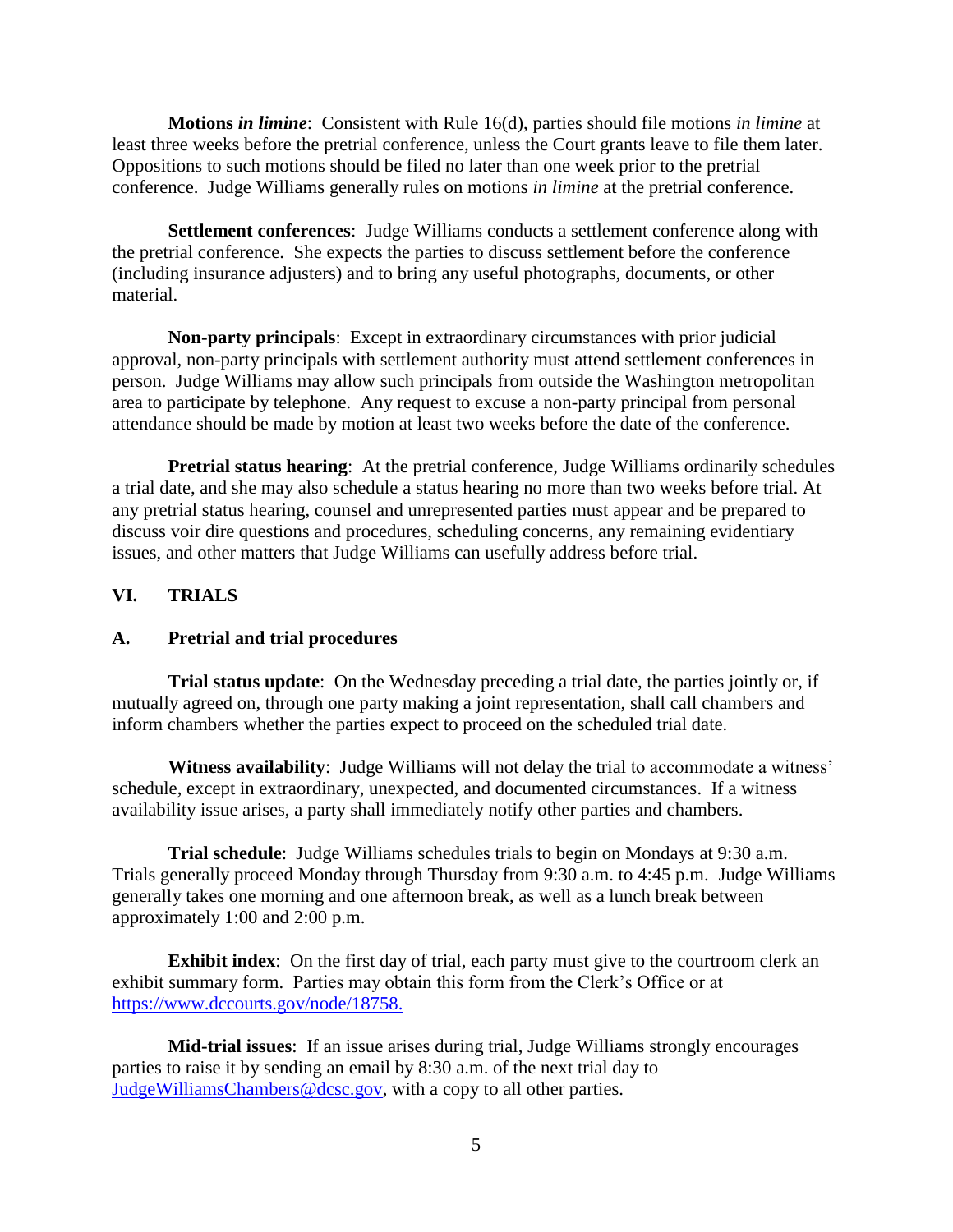**Custody of exhibits**: During trial, the parties may leave exhibits admitted into evidence in the courtroom. After trial and until any appeal has ended or the time to appeal has run with no notice of appeal filed, each party is responsible for maintaining exhibits and other materials that should be part of the record on appeal.

#### **B. Jury selection and instructions**

Before the meeting three weeks before the pretrial conference required by Rule 16(c), Judge Williams provides the parties with (1) an overview of jury selection and trial procedures and (2) a set of proposed initial and final jury instructions, and she solicits comments from the parties. Judge Williams instructs the jury after closing arguments.

#### **C. Availability during deliberations**

Throughout jury deliberations, counsel must be available on ten minutes' notice. Counsel should give the courtroom clerk a telephone number where they can be reached.

### **VII. LANGUAGE ACCESS**

The Court provides professional interpreters in all matters, when needed. The party who needs an interpreter must notify the Court before any hearing at which an interpreter will be needed. Family members, friends, lawyers, or lawyers' staff are not permitted to interpret for parties or witnesses during a hearing.

### **VIII**. **VIRTUAL COURTROOM PROTOCOL**

**Guidelines**: When entering the virtual courtroom (by dialing in on a phone, or signing in through the website or app), the party should not attempt to speak because another hearing may be underway. Each party should be automatically muted by the courtroom clerk when you first arrive. If you are using the WebEx website or the app, you may check in with the courtroom clerk using the "chat" function. If you are on a telephone, you should wait for your case to be called.

**Exhibits**: If a party or counsel intends to rely on exhibits or other documents during the hearing, the party or counsel shall e-mail the exhibits to the Court at [JudgeWilliamsChambers@dcsc.gov,](mailto:JudgeEpsteinChambers@dcsc.gov) copying all sides, no later than 5:00 p.m. the day before the hearing. The party or counsel must also file the exhibits on the docket using the CaseFileXpress system and provide a copy of the exhibit to any witness before the hearing. The exhibits must be separately labeled so that they can be easily identified by all parties and the Court during the remote hearing.

## **IX. VIRTUAL BENCH TRIALS**

**Schedule**: During the period of remote operation, Judge Williams will hold all bench trials remotely in Virtual Courtroom 212. Trials are generally scheduled to begin on Mondays at 9:30 a.m. Parties and attorneys should be prepared, however, to begin trial on Monday, Tuesday,